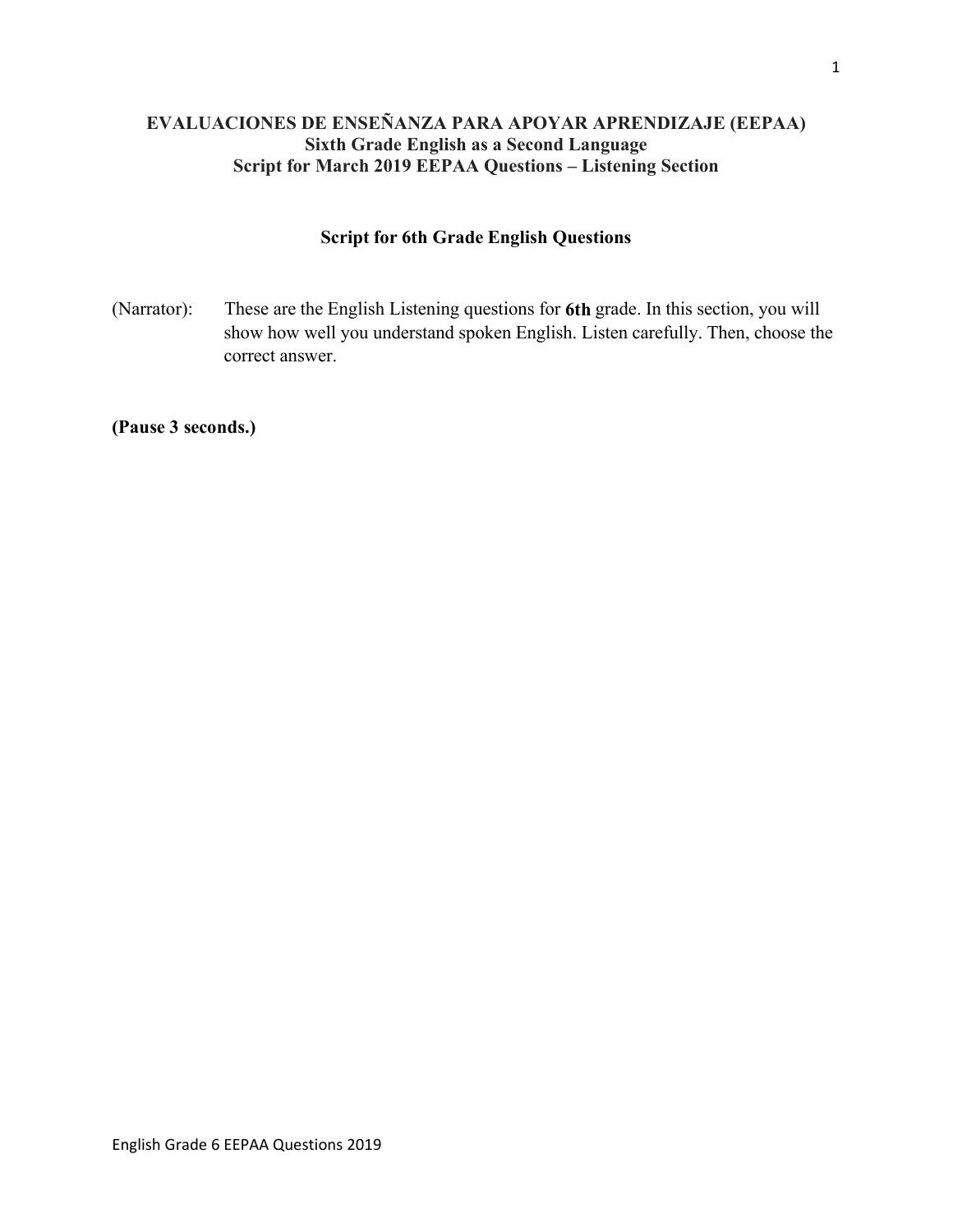(Narrator): Listen to a passage about how Javier volunteered at an animal shelter. You will answer questions 1 through 4 based on this passage.

## **(Pause 3 seconds.)**

(Javier): Good morning, classmates! For today's show-and-tell, the teacher asked us to bring something that we earned through our own work and effort.

The paper that I am holding in my hands is a certificate of merit. I received it last summer for working as a volunteer at my community's animal shelter. I have always liked animals, and last year during the summer, my uncle mentioned that the local animal shelter needed volunteers to help take care of the animals. I thought it would be an excellent activity to keep me busy during the summer vacation.

I was assigned to walk the dogs every day. Most animal shelters do not have enough space to keep the animals loose, so they spend most of the day inside a kennel. We, the volunteers, take the animals out for walks so that they can get some exercise.

It was a very rewarding experience, and it is something that anyone can do. And best of all, you get to play with puppies and kittens!

#### **(Pause 3 seconds.)**

(Narrator): Now answer the following questions.

## **(Pause 3 seconds.)**

18AI06007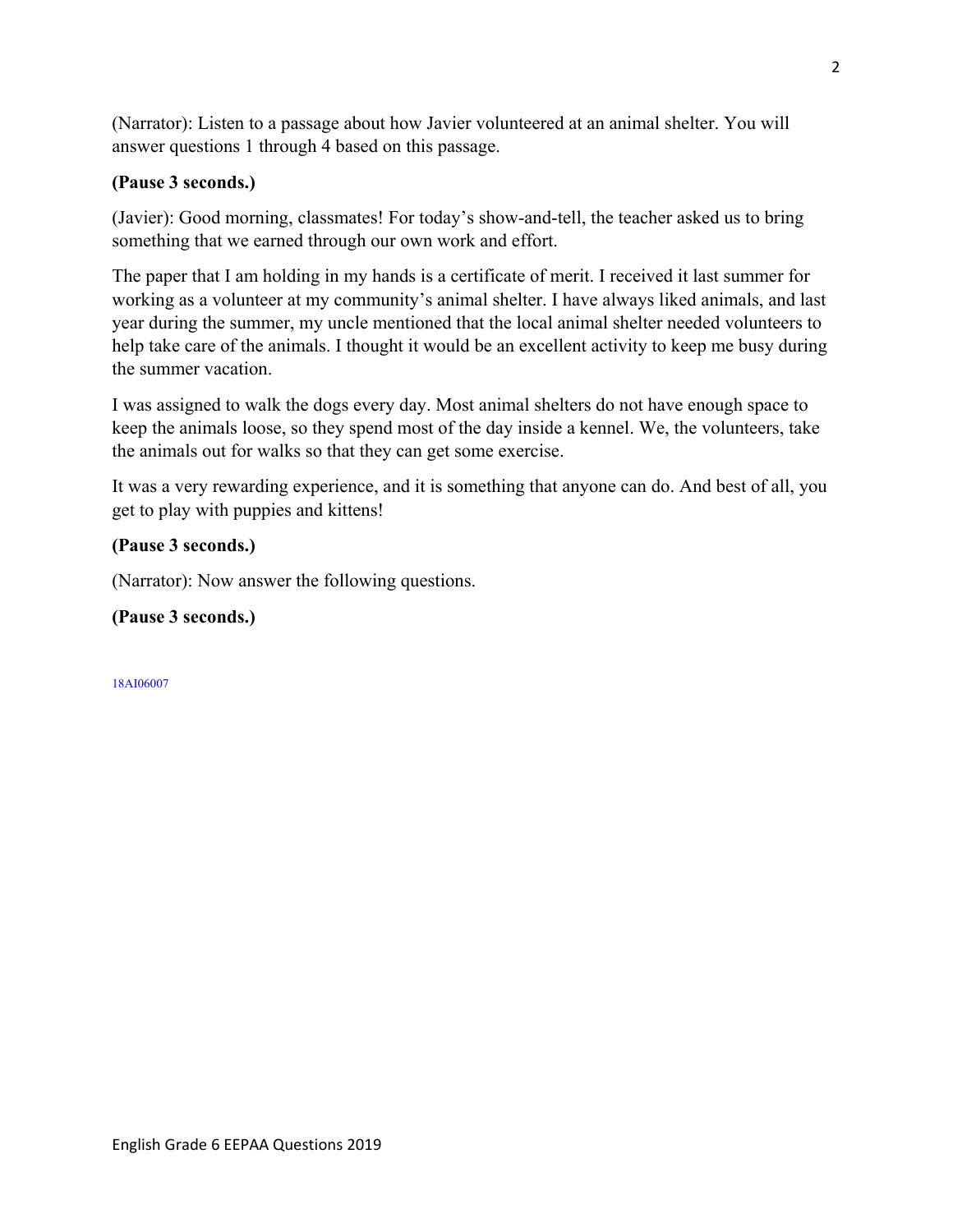(Narrator): Look for question number 1. Now listen carefully to the following question.

# **(Pause 3 seconds.)**

(Narrator): Where does this passage take place?

**(Pause 3 seconds.)** 

### **(Note: Pause 2 seconds between options.)**

(Narrator):

**A** at home **B** in a classroom **C** on the playground **D** at the community center

#### **(Pause 3 seconds.)**

(Narrator): Choose the letter of the correct answer.

# **(Pause 3 seconds.)**

AI1806494BEN2-18AI06007\_2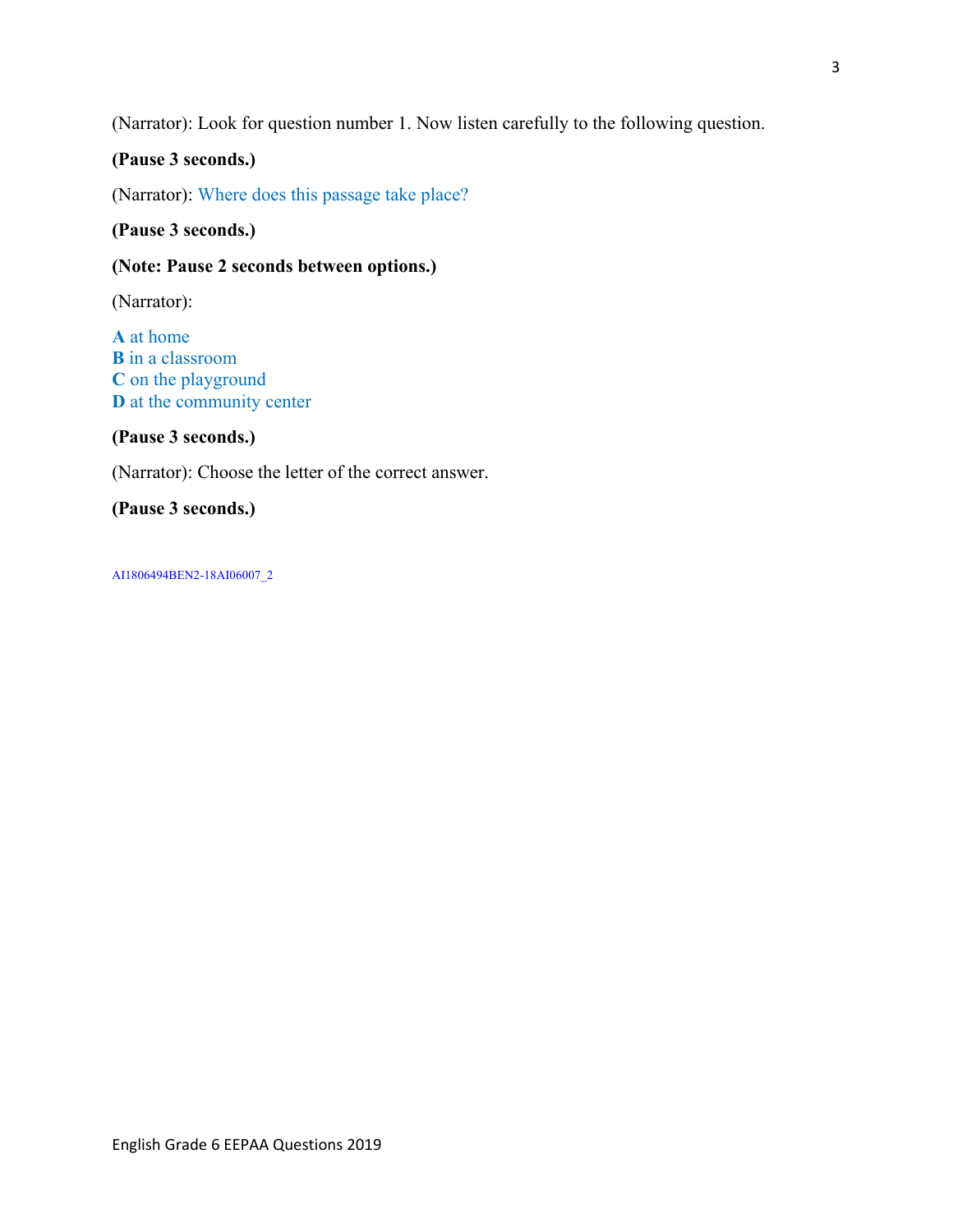(Narrator): Look for question number 2. Now listen carefully to the following question.

# **(Pause 3 seconds.)**

(Narrator): Who gave Javier the idea to volunteer at the animal shelter?

## **(Pause 3 seconds.)**

## **(Note: Pause 2 seconds between options.)**

(Narrator):

**A** his classmates **B** his teacher **C** his uncle **D** his aunt

**(Pause 3 seconds.)** 

(Narrator): Choose the letter of the correct answer.

# **(Pause 3 seconds.)**

AI1806495BEN2-18AI06007\_3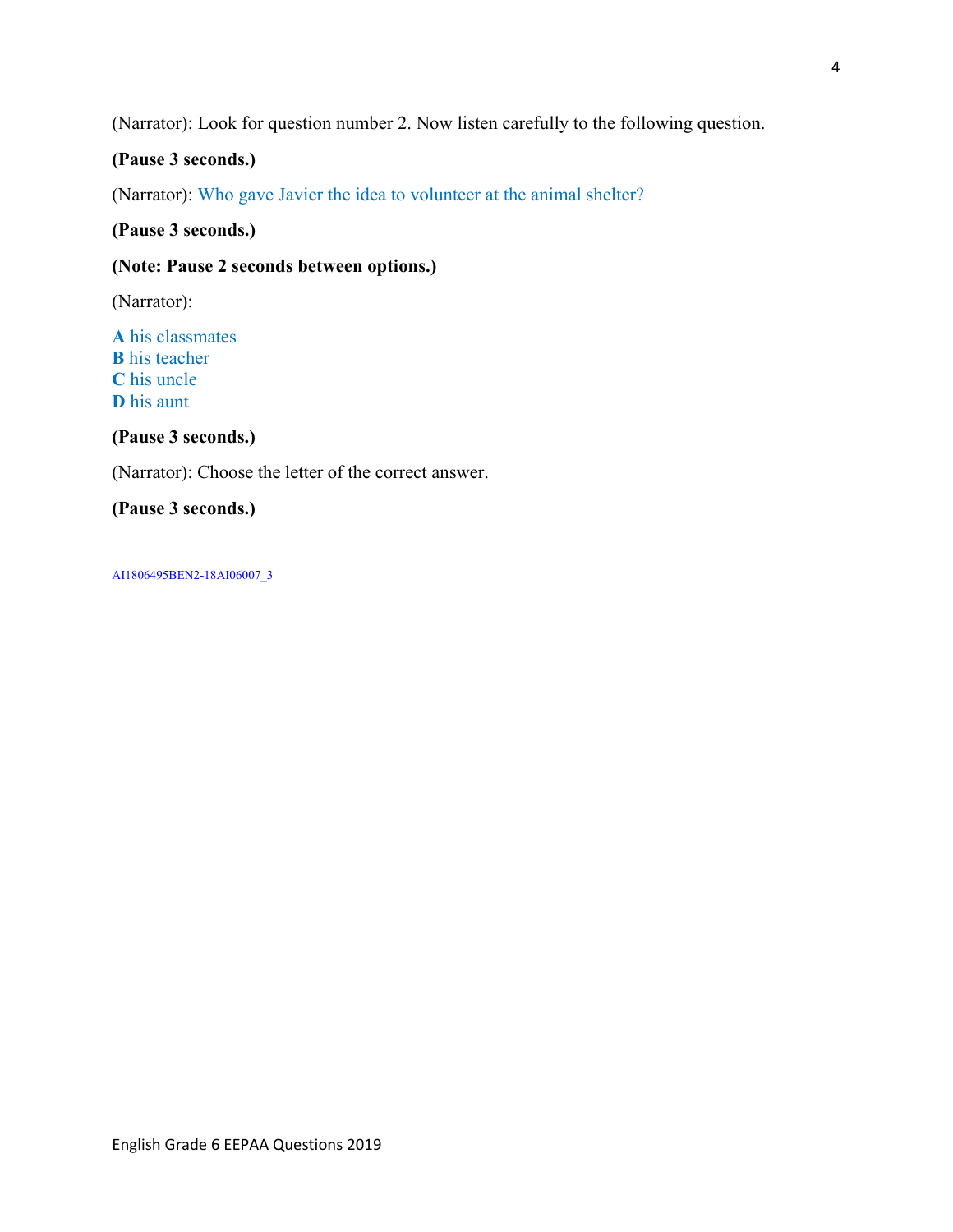(Narrator): Look for question number 3. Now listen carefully to the following question.

## **(Pause 3 seconds.)**

(Narrator): According to Javier, what is one of the benefits of volunteering at the shelter?

**(Pause 3 seconds.)** 

## **(Note: Pause 2 seconds between options.)**

(Narrator):

**A** being entertained during summer vacation **B** playing with puppies and kittens **C** receiving a certificate of merit **D** doing daily exercise

## **(Pause 3 seconds.)**

(Narrator): Choose the letter of the correct answer.

# **(Pause 3 seconds.)**

AI1806496BEN2-18AI06007\_2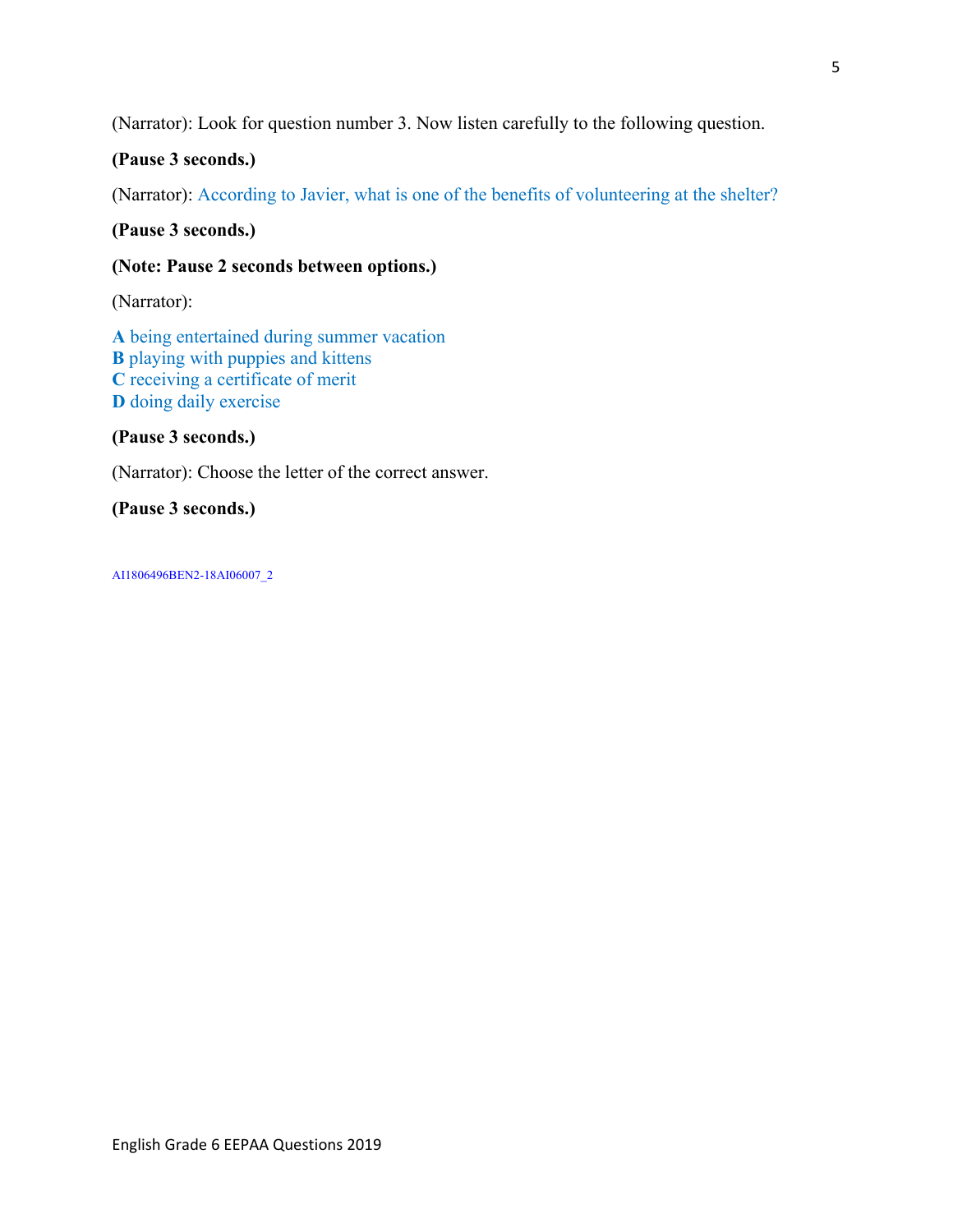(Narrator): Look for question number 4. Now listen carefully to the following question.

# **(Pause 3 seconds.)**

(Narrator): Which sentence BEST describes the main purpose of Javier's presentation?

**(Pause 3 seconds.)** 

## **(Note: Pause 2 seconds between options.)**

(Narrator):

**A** Javier expresses his love for animals. **B** Javier shows off his certificate of merit. **C** Javier complains about his summer vacation. **D** Javier tells about his experience as an animal shelter volunteer.

## **(Pause 3 seconds.)**

(Narrator): Choose the letter of the correct answer.

#### **(Pause 3 seconds.)**

(Narrator): Listen to the passage, the questions, and the answer choices again.

#### **(Pause 3 seconds.)**

#### **(Character repeats the passage, and Narrator repeats the questions and answer choices.)**

# **(Pause 10 seconds.)**

AI1806497BEN2-18AI06007\_4